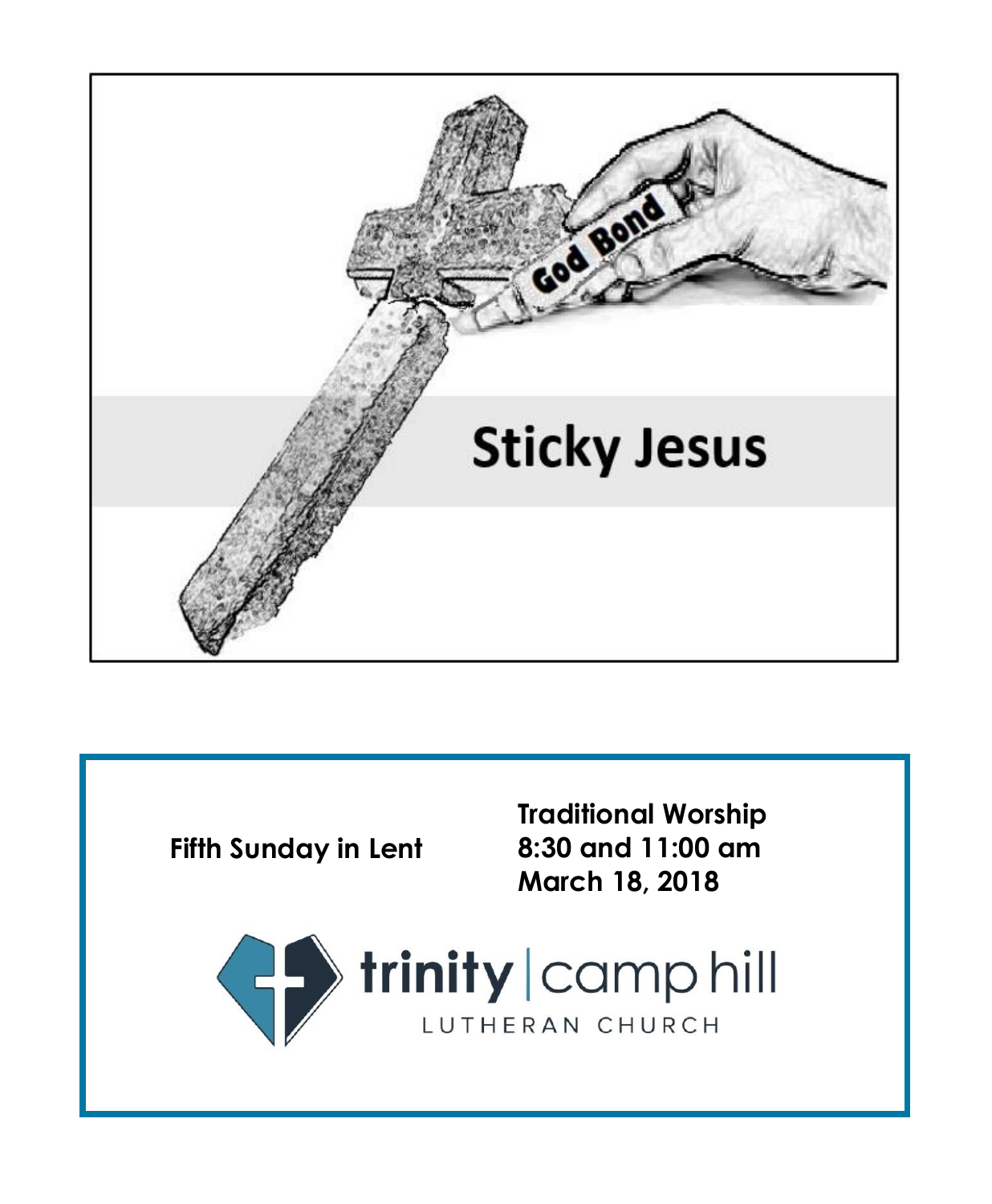

*Welcome to Trinity Lutheran Church! Please sign the red Worship Witness booklet to record your attendance with us this day, and indicate how many are communing. Then pass the booklet to the worshipers beside you in your row. If you are a guest, name tags are available for you to wear---we would be delighted to greet you by name. Hearing assistance devices and large print bulletins are available from an usher.*

# **about today's service**

*God promises Jeremiah that a "new covenant" will be made in the future: a covenant that will allow all the people to know God by heart. The church sees this promise fulfilled in Christ, who draws all people to himself when he is lifted up on the cross. Our baptismal covenant draws us to God's heart through Christ and draws God's light and truth into our hearts. We see God's heart most clearly in the way Jesus shares human suffering, in an agony both the John and Hebrews readings describe.*

**P: Presiding Minister A: Assisting Minister L: Lector C: Congregation**

# + **Gathering** +

Prelude: "The Poor Wayfaring Stranger" folk spiritual/arr. Bonam

*I'm just a poor wayfaring stranger traveling through this world below. There is no sickness, toil, nor danger in that bright land to which I go…*

*I know dark clouds will gather 'round me, I know my way is hard and steep But beauteous fields arise before me where God's redeemed, their vigils keep…* Kati Gulde, flute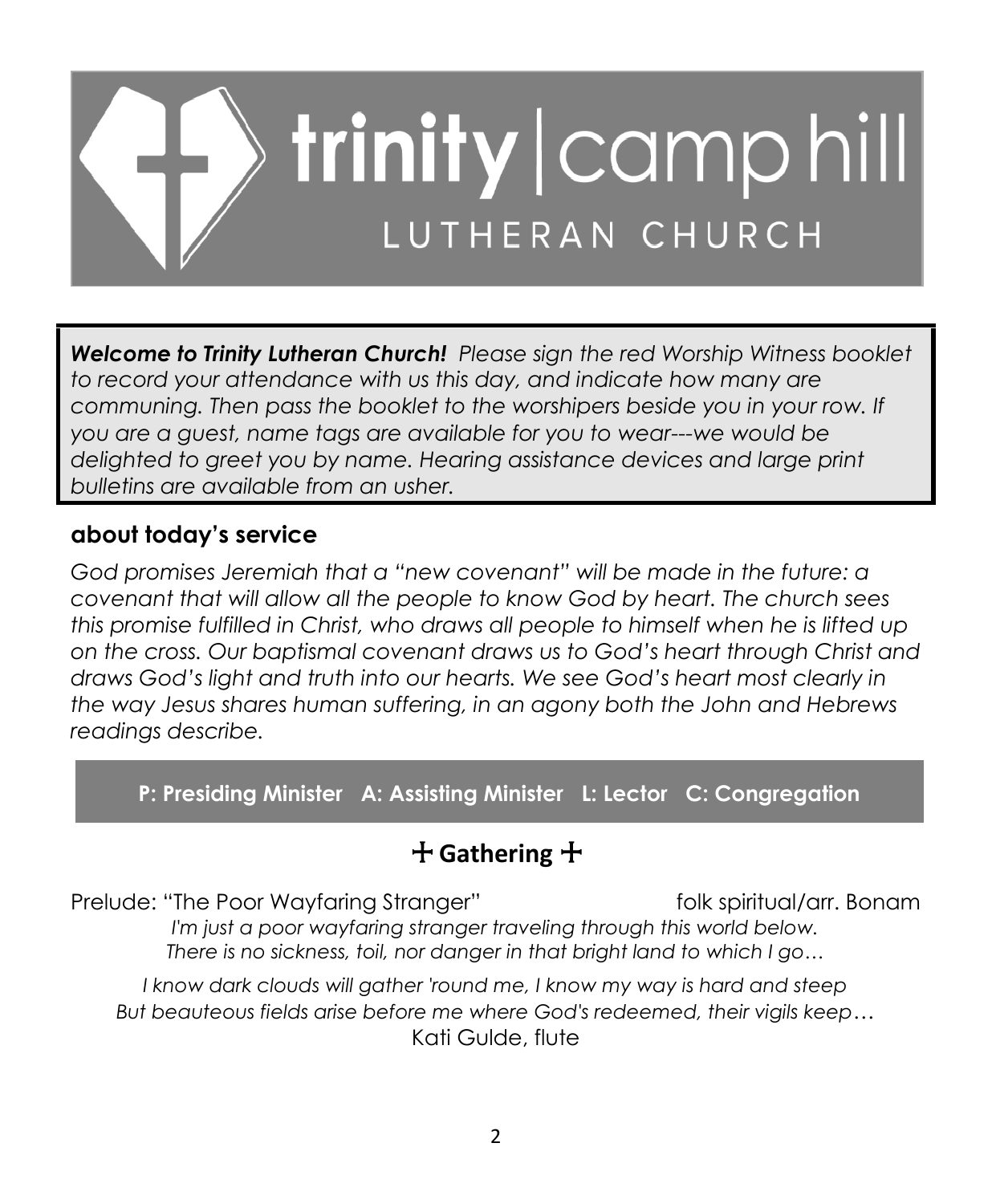#### Welcome

# [Stand]

Confession and Forgiveness

P: During the season of Lent we are called to return to the Lord with all our heart. Let us confess our sin and seek reconciliation with God and neighbor.

*Silence for reflection and self-examination.*

- P: Merciful God,
- **C: you sent Jesus Christ to save the lost. We confess that we have strayed from you and turned aside from your way. We fail in love, neglect justice, and ignore your truth. Have mercy on us and wash away our sin. Create in us clean hearts for the sake of Jesus Christ our Savior. Amen.**
- P: Behold, now is the acceptable time; now is the day of salvation. Almighty God have mercy on us, forgive us all our sins, and bring us to everlasting life.
- **C: Amen.**

Gathering Song No. 321: Eternal Lord of Love Cathering Song No. 321: Eternal Lord of Love

*(11:00) Please turn to face the processional cross as it enters our midst.*

Greeting

- P: The grace of our Lord Jesus Christ, the love of God, and the communion of the Holy Spirit be with you all.
- **C: And also with you**.

(8:30) Kyrie (Lord, have mercy)

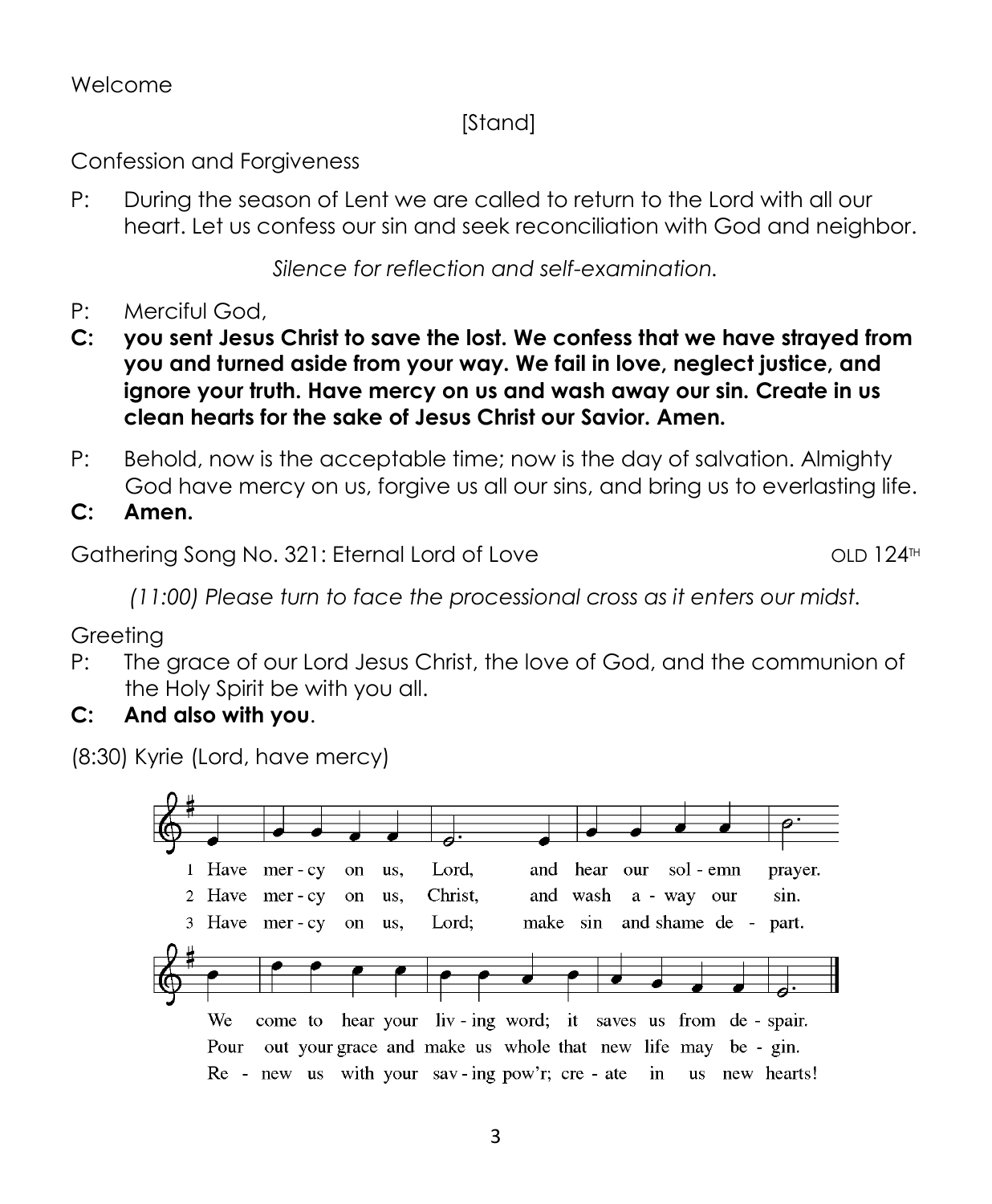(11:00) Order of Baptism for Hudsyn Leigh, daughter of Chris and Darby Burnell Page 227

#### **The Baptismal Hymn**

See this wonder in the making, God himself this child is taking. As a lamb safe in His keeping, His to be, awake or sleeping.

Miracle each time it happens, As the door to heaven opens, And the Father beams: "Beloved Heir of gifts a king would covet!"

Far more tender than a mother, Far more caring than a father God, into your arms we place her, With your love and peace embrace her.

Here we bring a child of nature, Home we take a newborn creature, Now God's precious son or daughter, Born again by Word and Water. Copyright © 1984, Jaroslav J. Vajda. Used by permission

Prayer of the Day

- P: Let us pray. O God, with steadfast love you draw us to yourself, and in mercy you receive our prayers. Strengthen us to bring forth the fruits of the Spirit, that through life and death we may live in your Son, Jesus Christ, our Savior and Lord, who lives and reigns with you and the Holy Spirit, one God, now and forever.
- **C: Amen.**

[Sit]

# + **Word** +

First Reading The Library of the Library of the United States of the Jeremiah 31:31-34

*The Judeans in Babylon blamed their exile on their ancestors, who had broken the covenant established at Sinai. Here the prophet looks to a day when God will make a new covenant with the people. There will be no need to teach the law, because God will write it on their hearts.*

<sup>31</sup>The days are surely coming, says the Lord, when I will make a new covenant with the house of Israel and the house of Judah. <sup>32</sup>It will not be like the covenant that I made with their ancestors when I took them by the hand to bring them out of the land of Egypt—a covenant that they broke, though I was their husband, says the Lord. <sup>33</sup>But this is the covenant that I will make with the house of Israel after those days, says the Lord: I will put my law within them, and I will write it on their hearts; and I will be their God, and they shall be my people. <sup>34</sup>No longer shall they teach one another, or say to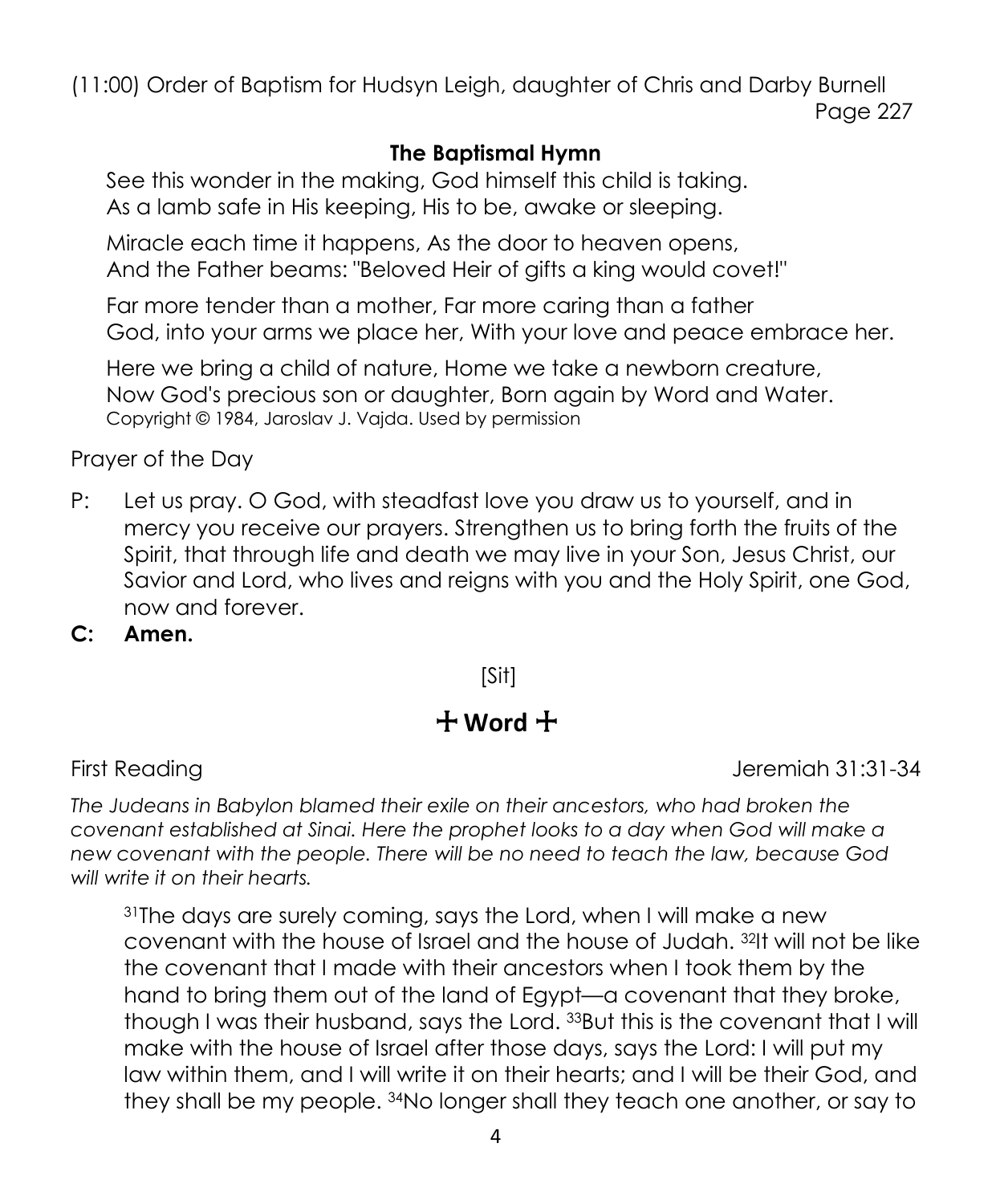each other, "Know the Lord," for they shall all know me, from the least of them to the greatest, says the Lord; for I will forgive their iniquity, and remember their sin no more.

L: The word of the Lord.

# **C: Thanks be to God.**

(8:30) Psalm **Psalm 51:1-12** 

*The assisting minister will sing the refrain, then the congregation will sing it.*



- A: Have mercy on me, O God, according to your | steadfast love; \* in your great compassion blot out | my offenses.
- **C: Wash me through and through | from my wickedness, \* and cleanse me | from my sin.**
- A: For I know | my offenses, \* and my sin is ev- | er before me.
- **C: Against you only have I sinned and done what is evil | in your sight; \* so you are justified when you speak and right | in your judgment.**

### **Refrain:**

- A: Indeed, I was born | steeped in wickedness, \* a sinner from my | mother's womb.
- **C: Indeed, you delight in truth | deep within me, \* and would have me know wisdom | deep within.**
- A: Remove my sins with hyssop, and I | shall be clean; \* wash me, and I shall be pur- | er than snow.
- **C: Let me hear | joy and gladness; \* that the body you have broken | may rejoice.**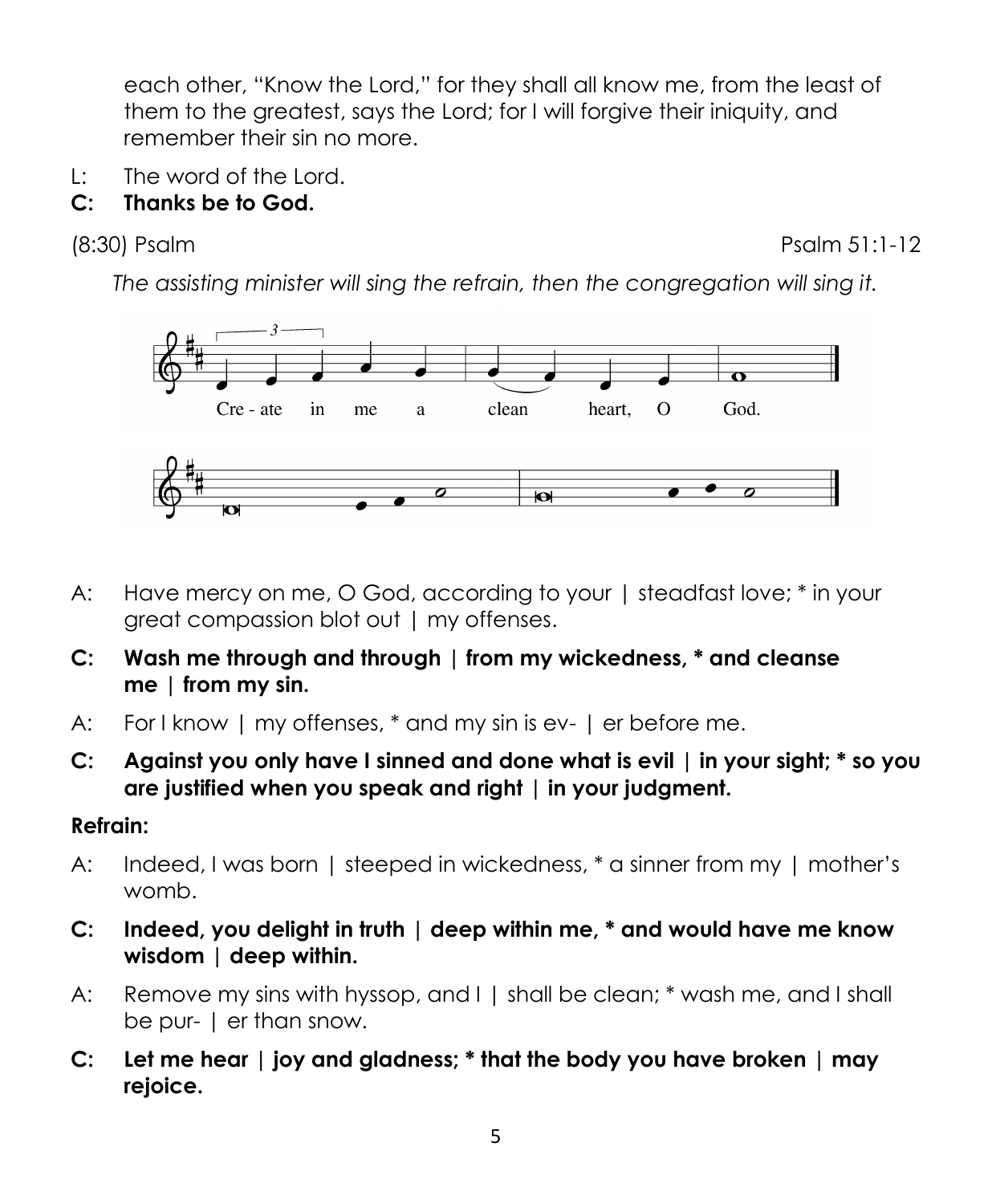### **Refrain:**

- A: Hide your face | from my sins, \* and blot out | all my wickedness.
- **C: Create in me a clean | heart, O God, \* and renew a right spir- | it within me.**
- A: Cast me not away | from your presence, \* and take not your Holy Spir- | it from me.
- **C: Restore to me the joy of | your salvation \* and sustain me with your boun- | tiful Spirit.**

# **Refrain:**

Second Reading: **Hebrews 5:5-10**

*Using priestly imagery and references to the Old Testament, the author explains how Christ lived in trusting obedience to God, and so God has made Christ the source of our eternal salvation.*

<sup>5</sup>Christ did not glorify himself in becoming a high priest, but was appointed by the one who said to him, "You are my Son, today I have begotten you"; <sup>6</sup>as he says also in another place, "You are a priest forever, according to the order of Melchizedek." <sup>7</sup> In the days of his flesh, Jesus offered up prayers and supplications, with loud cries and tears, to the one who was able to save him from death, and he was heard because of his reverent submission. <sup>8</sup>Although he was a Son, he learned obedience through what he suffered; <sup>9</sup>and having been made perfect, he became the source of eternal salvation for all who obey him, <sup>10</sup>having been designated by God a high priest according to the order of Melchizedek.

- L: The word of the Lord.
- **C: Thanks be to God.**

[Stand]

Children's Message Pastor Jack M. Horner

Lenten Acclamation

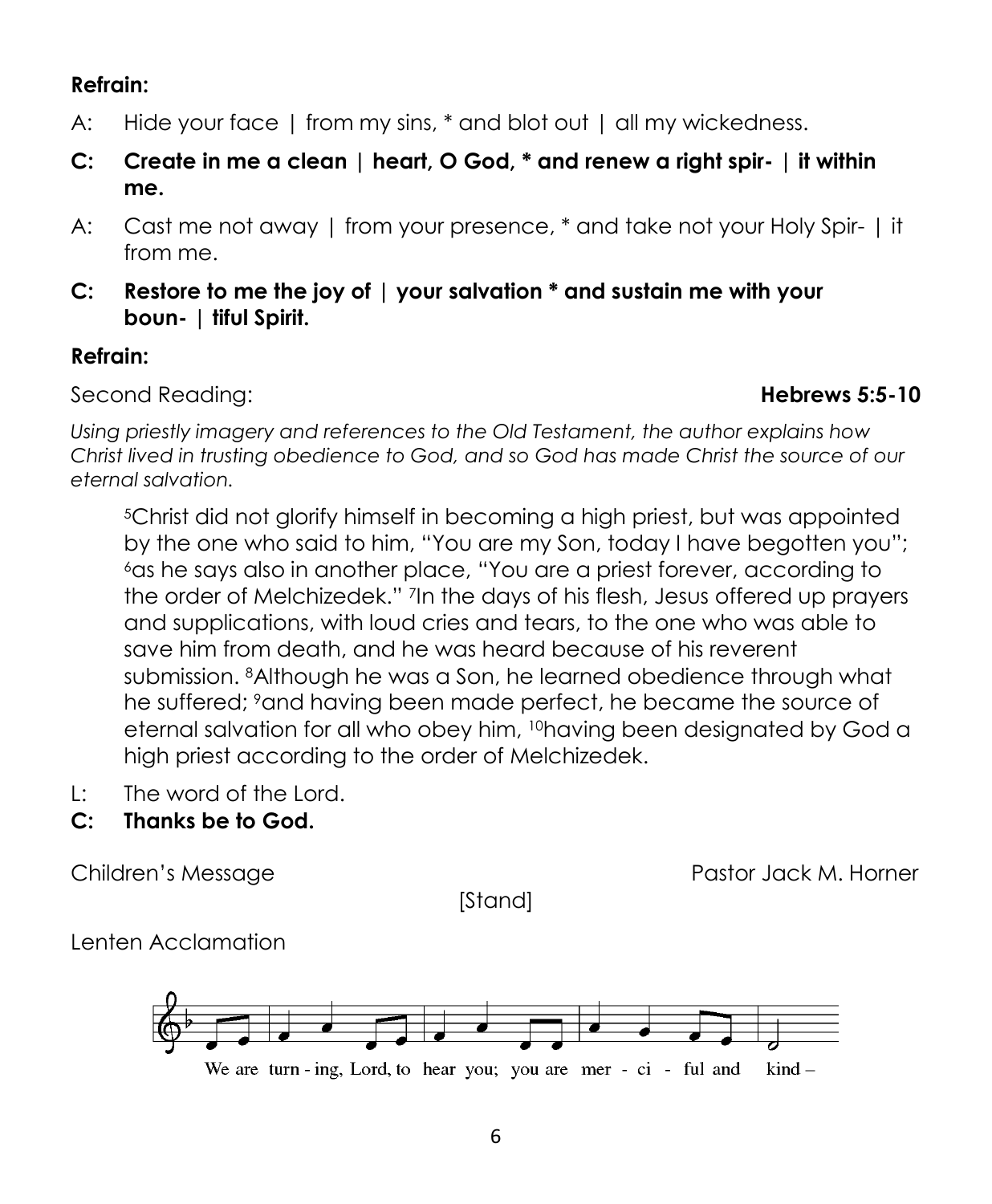

Gospel Acclamation

- P: The holy gospel according to John, the 12<sup>th</sup> chapter.
- **C: Glory to you, O Lord.**

Gospel Reading The Contract of the United States of the United States of the United States of the United States

*Jesus entered Jerusalem for the last time to celebrate the Passover festival. Here Jesus' words about seeds planted in the ground turn the disaster of his death into the promise of a harvest in which everyone will be gathered.*

<sup>20</sup>Now among those who went up to worship at the festival were some Greeks. <sup>21</sup>They came to Philip, who was from Bethsaida in Galilee, and said to him, "Sir, we wish to see Jesus." <sup>22</sup>Philip went and told Andrew; then Andrew and Philip went and told Jesus. <sup>23</sup>Jesus answered them, "The hour has come for the Son of Man to be glorified. <sup>24</sup>Very truly, I tell you, unless a grain of wheat falls into the earth and dies, it remains just a single grain; but if it dies, it bears much fruit. <sup>25</sup>Those who love their life lose it, and those who hate their life in this world will keep it for eternal life. <sup>26</sup>Whoever serves me must follow me, and where I am, there will my servant be also. Whoever serves me, the Father will honor. 27Now my soul is troubled. And what should I say—'Father, save me from this hour'? No, it is for this reason that I have come to this hour. <sup>28</sup>Father, glorify your name." Then a voice came from heaven, "I have glorified it, and I will glorify it again." <sup>29</sup>The crowd standing there heard it and said that it was thunder. Others said, "An angel has spoken to him." <sup>30</sup>Jesus answered, "This voice has come for your sake, not for mine. <sup>31</sup>Now is the judgment of this world; now the ruler of this world will be driven out. <sup>32</sup>And I, when I am lifted up from the earth, will draw all people to myself." <sup>33</sup>He said this to indicate the kind of death he was to die.

- P: The gospel of the Lord.
- **C: Praise to you, O Christ.**

Sermon: "God Bond: Sticky Jesus" Pastor John H. Brock

[Stand]

[Sit]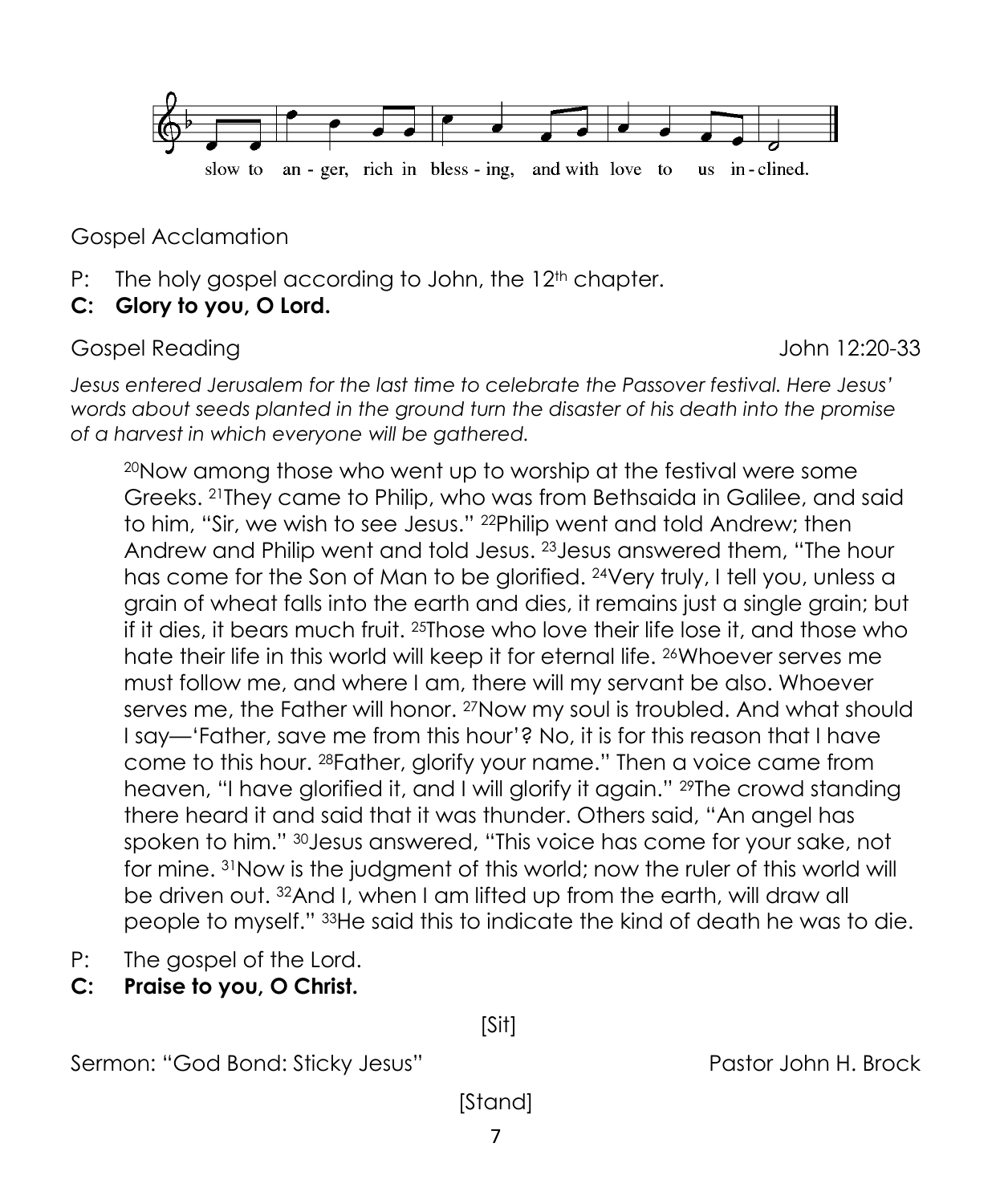(8:30) Apostles' Creed

**I believe in God, the Father almighty, creator of heaven and earth.**

**I believe in Jesus Christ, God's only Son, our Lord, who was conceived by the Holy Spirit, born of the virgin Mary, suffered under Pontius Pilate, was crucified, died, and was buried; he descended to the dead. On the third day he rose again; he ascended into heaven, he is seated at the right hand of the Father, and he will come to judge the living and the dead.**

**I believe in the Holy Spirit, the holy catholic church, the communion of**  saints, the forgiveness of sins, the *+*resurrection of the body, and the life **everlasting. Amen.**

Reception of New Members

Prayers of Intercession

Each portion of the prayer ends:

A: Lord, in your mercy,

#### **C: hear our prayer.**

Prayer Response:



Text and music: Paul Andress, b. 1956 Text and music © 2006 Augsburg Fortress.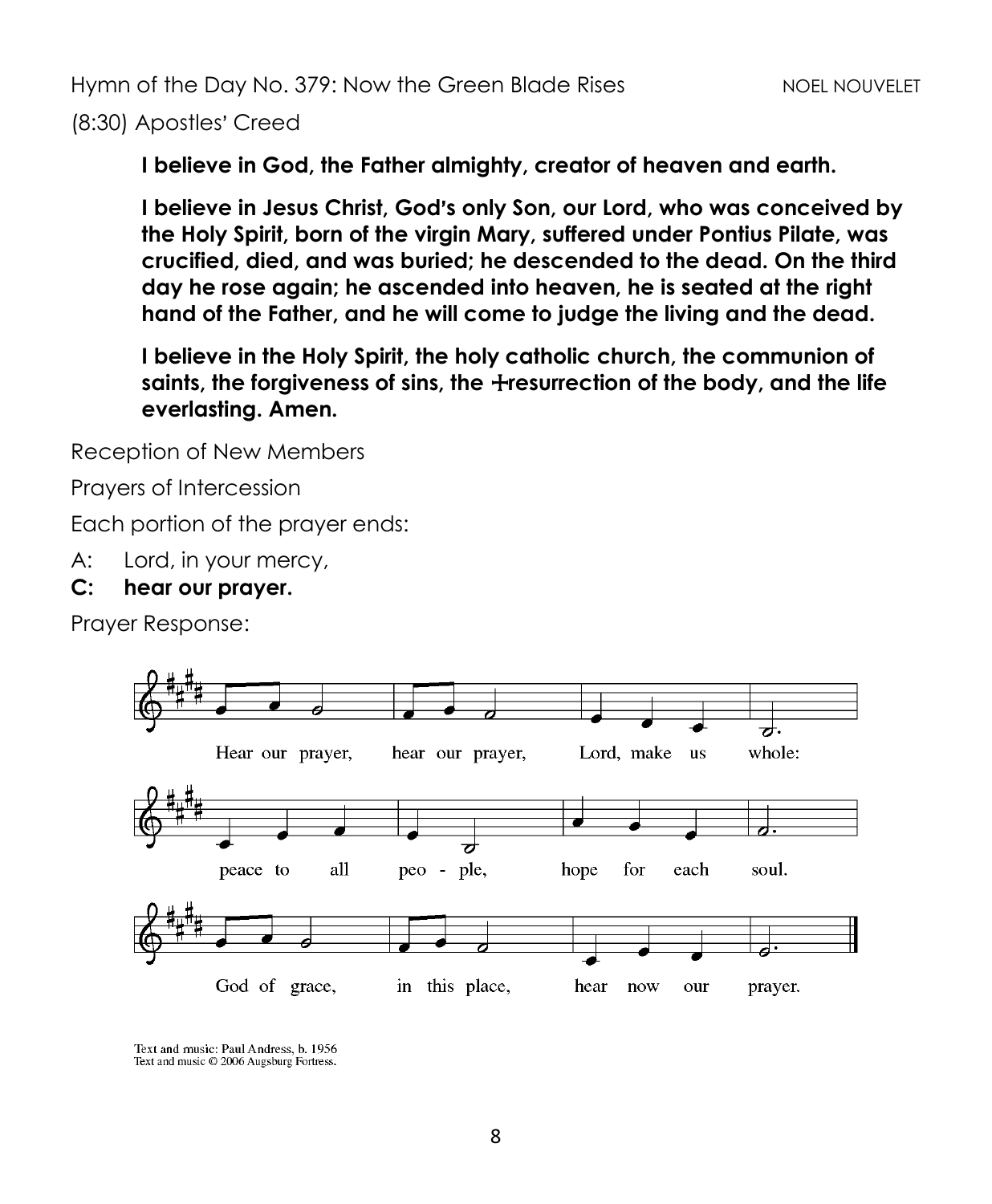# + **Meal** +

Peace

P: The peace of Christ be with you always.

# **C: And also with you.**

# [Sit]

Offering:

Optional giving methods: Use the Give+ app on your mobile device • Use the Giving Station in the Gathering Space • Text an amount to 717-963-2281 (be sure to use a "\$") • Use the "DONATE" button on our website and e-blasts

Worship Witness (Please sign booklet and return to center aisle)

(8:30) Anthem: "Create in Me a Clean Heart, O God" Carl Mueller *...and restore a right spirit within me. Cast me not away from Thy presence, and take not Thy Holy Spirit from me. Restore unto me the joy of Thy salvation, and uphold me with Thy free Spirit.Then will I teach transgressors Thy ways, and sinners shall be converted unto me.* Chancel Choir

(11:00) Anthem: "Create in Me/Children of the King" Mary Rice Hopkins *Create in me a clean heart, O God, that I might serve You. Create in me a clean heart, O God, that I might be renewed. So fill me, and heal me, and bring me back to You. We are children of the King. We lift our hearts and hands, We give you everything.* Cherub Choir

[Stand]

**Offertory** 

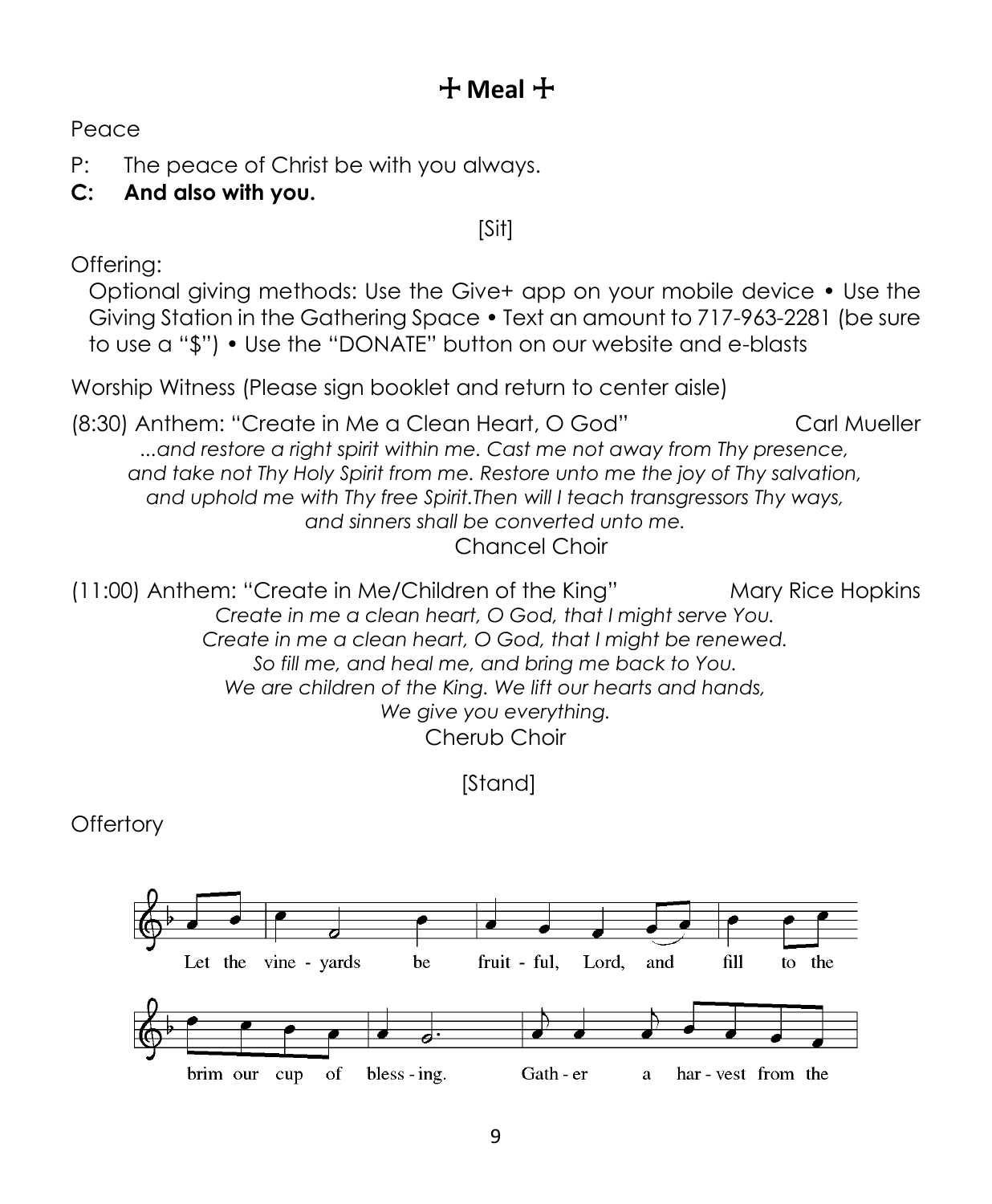

Text: John W. Arthur, 1922-1980 Music: Marty Haugen, b. 1950 Text © 1978 Lutheran Book of Worship, admin. Augsburg Fortress and music © 2004 Augsburg Fortress.

Offering Prayer

- A: Let us pray. Merciful God,
- **C: receive the sacrifice of our praise and thanksgiving and the offering of our lives, that following in the way of the cross, we may know the joy of the resurrection; through Jesus Christ our Lord. Amen.**

Great Thanksgiving

- P: The Lord be with you.
- **C: And also with you**.
- P: Lift up your hearts.
- **C: We lift them to the Lord.**
- P: Let us give thanks to the Lord our God.
- **C: It is right to give our thanks and praise.**

#### Preface

P: It is indeed right, our duty and our joy ... we praise your name and join their unending hymn: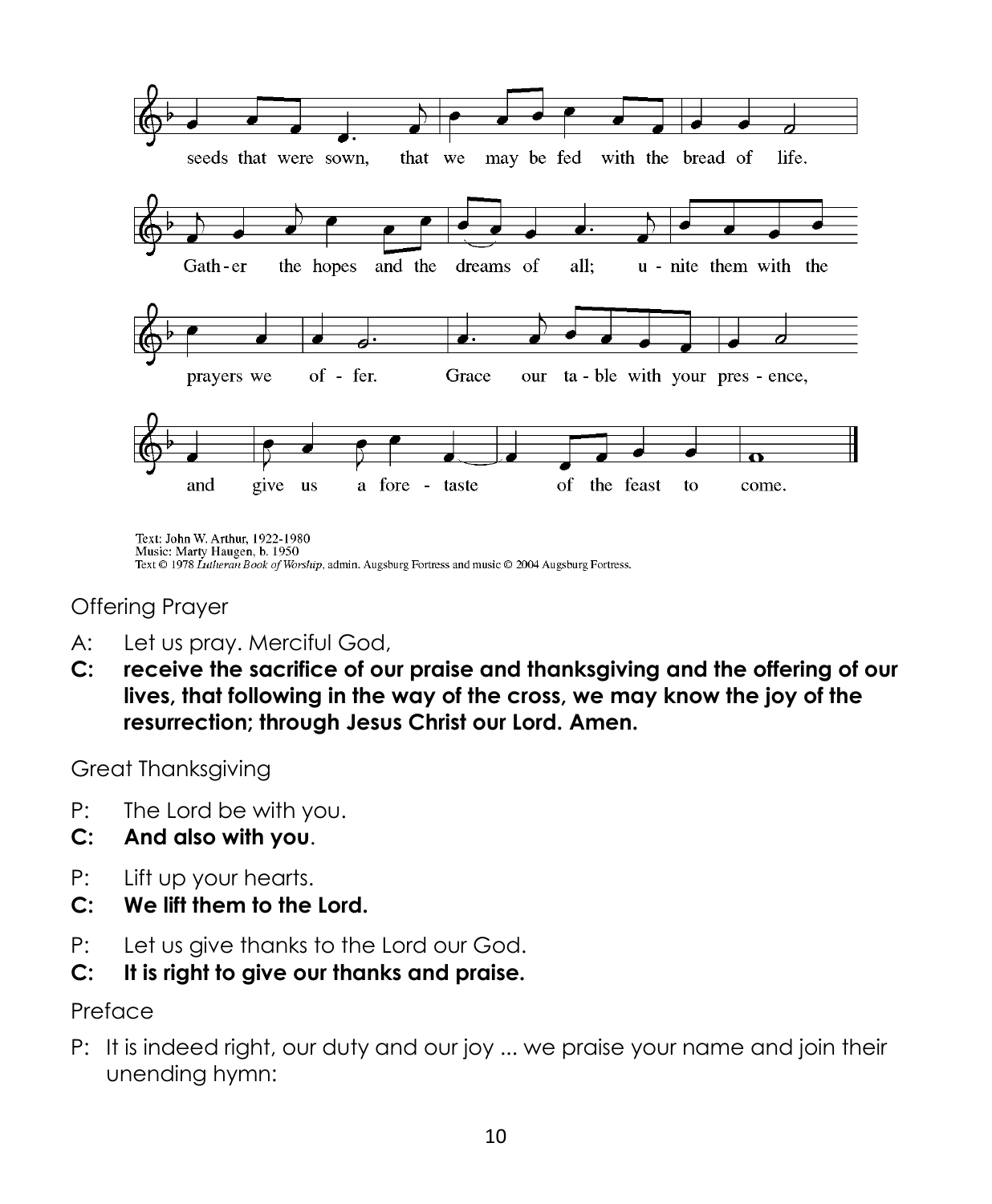

P: Holy God, our living Water and our merciful Guide, together with rivers and seas, wells and springs we bless and magnify you.

You led your people Israel through the desert, and provided them water from the rock. We praise you for Christ, our Rock and our Water, who joined us in our desert, pouring out his life for the world.

*In the night in which he was betrayed, our Lord Jesus took bread, and gave thanks; broke it, and gave it to his disciples, saying: Take and eat; this is my body, given for you. Do this for the remembrance of me.*

*Again, after supper, he took the cup, gave thanks, and gave it for all to drink, saying: This cup is the new covenant in my blood, shed for you and for all people for the forgiveness of sin. Do this for the remembrance of me.*

Remembering, therefore, his life, death, and resurrection, we await your salvation for all this thirsty world. Pour out your Spirit on this holy food and on all the baptized gathered for this feast: wash away our sin, that we may be revived for our journey by the love of Christ. Through him all glory and honor is yours, Almighty Father, with the Holy Spirit, in your holy Church, both now and forever.

**C: Amen**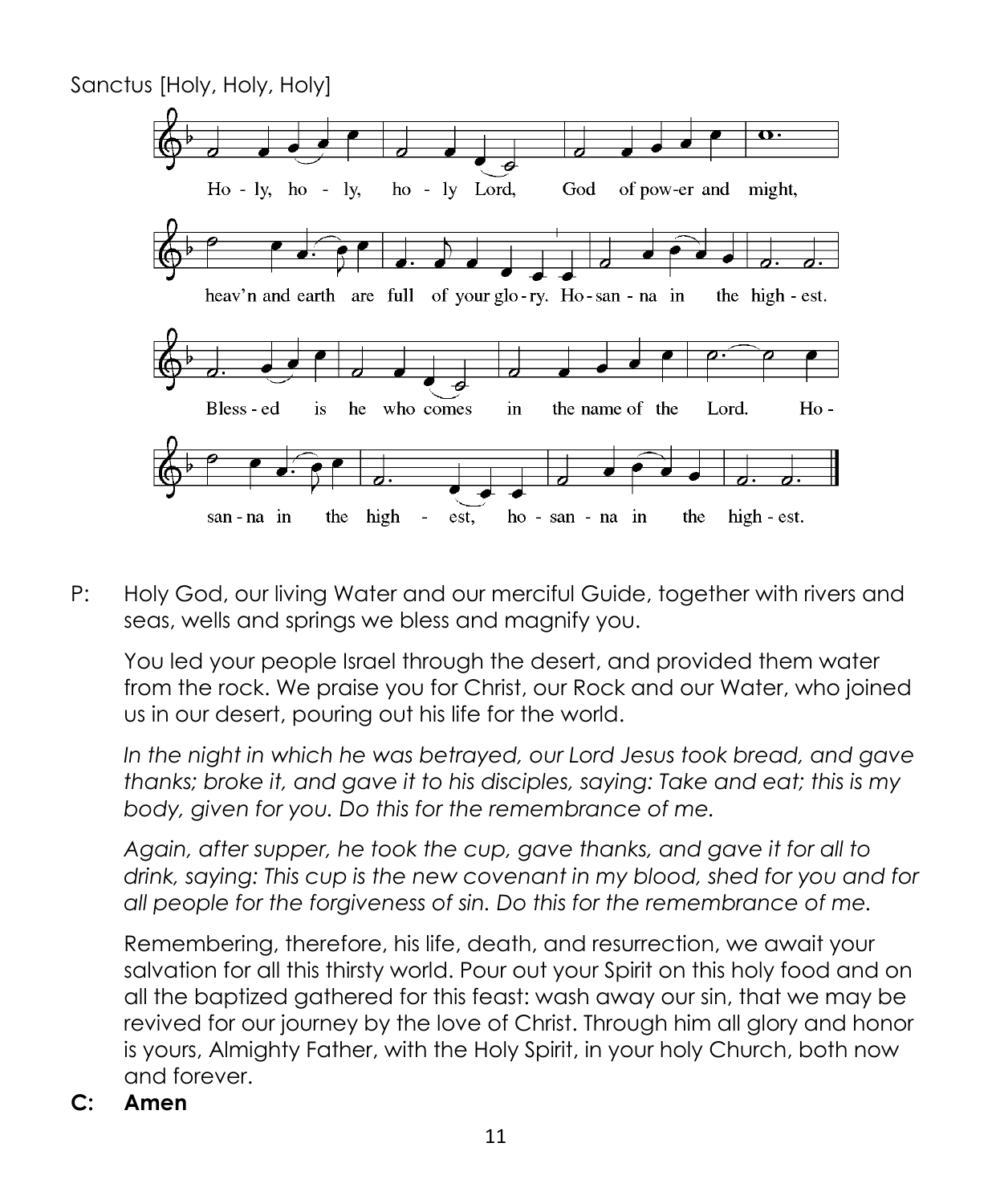Lord's Prayer

**C: Our Father, who art in heaven, hallowed be thy name, thy kingdom come, thy will be done, on earth as it is in heaven. Give us this day our daily bread; and forgive us our trespasses, as we forgive those who trespass against us; and lead us not into temptation, but deliver us from evil. For thine is the kingdom, and the power, and the glory, forever and ever. Amen.**

Invitation to Communion

- P: This if the Lamb of God who takes away the sins of the world. Happy are those who are called to his supper.
- **C: Lord, I am not worthy to receive you, but only say the word and I shall be healed.**

(Sit)

Agnus Dei [Lamb of God]



# Distribution of Holy Communion

*We invite all baptized Christians to the Lord's Table to celebrate the real presence of Christ in the Sacrament. Communion is by intinction. You will receive a wafer. Dip it in the chalice of wine before consuming. You may then return to your seat or come to the altar rail for prayer. Children and adults who aren*  $$ *communing may come forward to receive a blessing. As a gesture of hospitality, we use dealcoholized wine (less than .5% alcohol). In addition, we offer glutenfree wafers, available upon request - please ask at the time of communion.*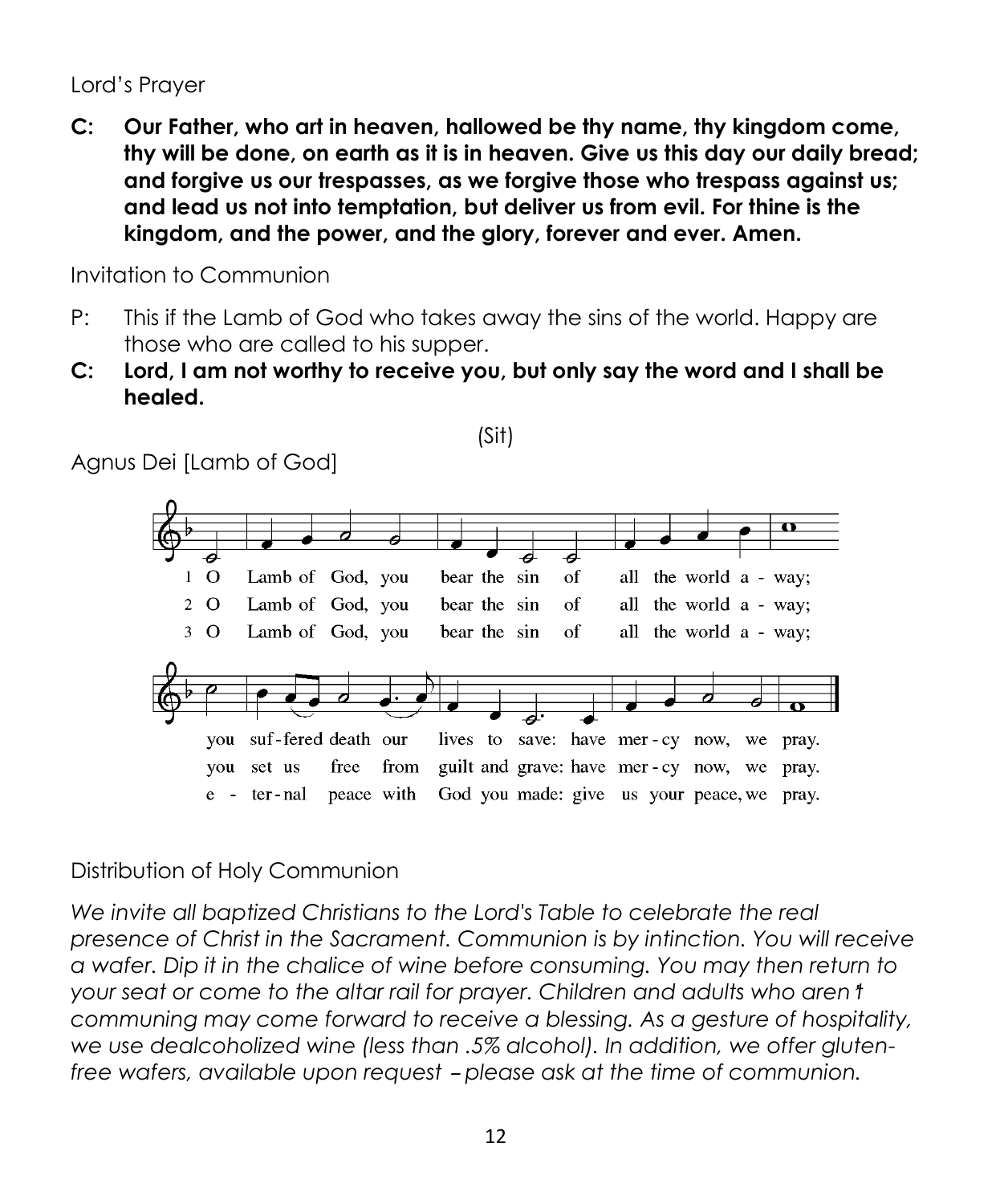"Brother James' Air" (The Lord's My Shepherd) array array array Herald

Kati Gulde, flute; Olivia Falck, viola; Alison Koch, cello; Kim Hannigan, clarinet; Ryan Hannigan, piano

(8:30) Hymn No. 324: In the Cross of Christ I Glory

[Stand]

Prayer after Communion

- P: The body and blood of our Lord Jesus Christ strengthen you and keep you in his grace.
- **C: Amen.**
- A: Let us pray. Compassionate God, you have fed us with the bread of heaven. Sustain us in our Lenten pilgrimage: may our fasting be hunger for justice, our alms, a making of peace, and our prayer, the song of grateful hearts; through Christ our Lord.

**C: Amen**.

# + **Sending** +

## Blessing

- P: May God who has called us forth from the dust of the earth, and claimed us as children of the light, strengthen you on your journey into life renewed. The Lord bless you and keep you. The Lord's face shine on you with grace and mercy. The Lord look upon you with favor and  $+$  give you peace.
- **C: Amen.**

Sending Hymn No. 336: Lamb of God Your ONLY SON

Dismissal:

- P: Marked with the cross of Christ, go forth to love and serve the Lord.
- **C: Thanks be to God.**

**Portions of the service are reprinted from:** *Evangelical Lutheran Worship*, Copyright © 2006 Augsburg Fortress. *Sundays & Seasons*, Copyright © 2017 Augsburg Fortress. Used by permission of Augsburg Fortress License # 23686.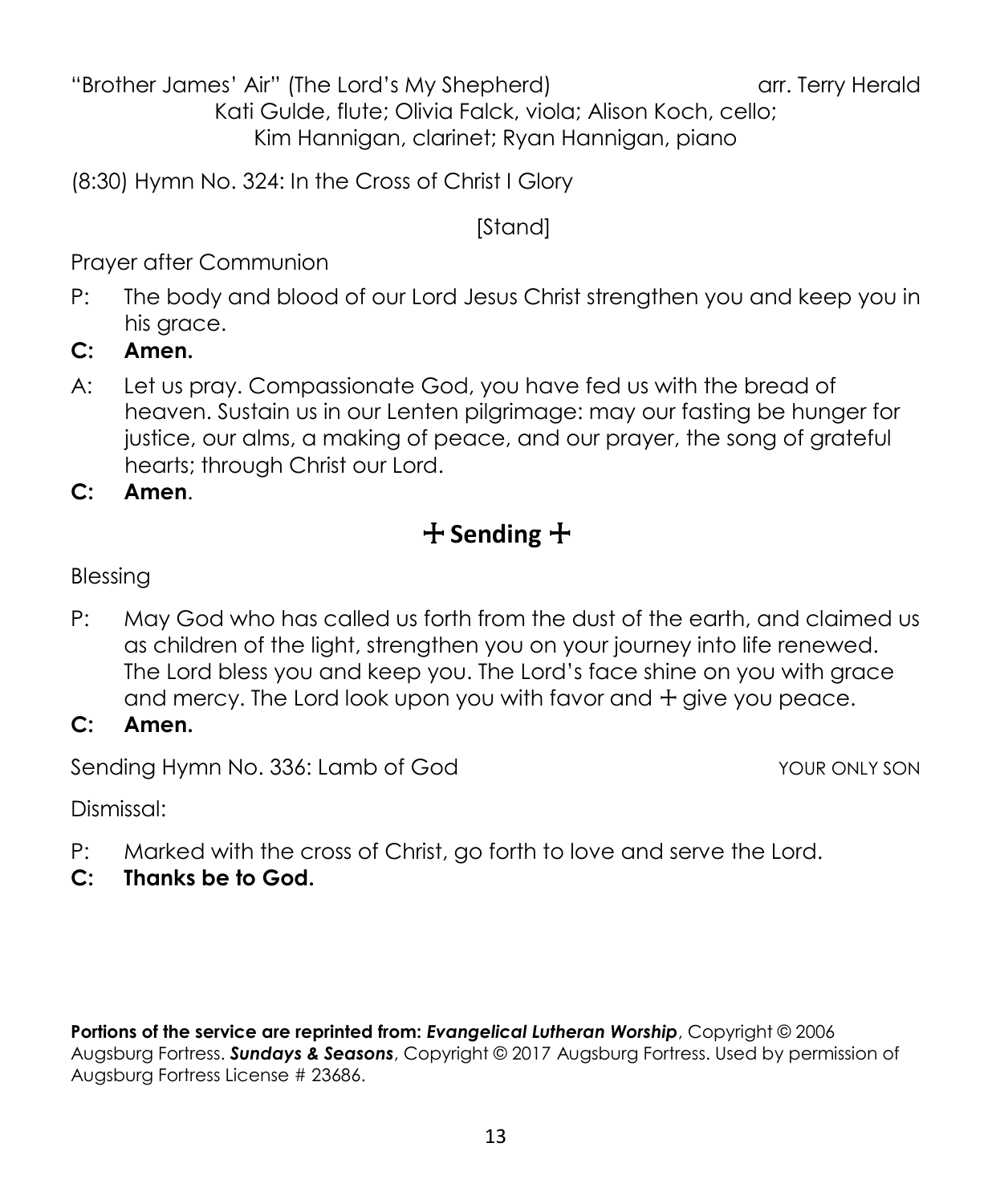# **Worship Leaders**

**Presiding Minister:** The Rev. Dr. Jack M. Horner

**Preacher:** The Rev. John H. Brock

**Assisting Minister:** (8:30) Jeff Weaver; (11:00) Christine Ream

**Acolyte:** (11:00) Ali Koch

**Book Bearer:** (8:30) Nick Smeal

**Lector:** (8:30) Janis Martinez; (11:00) Charles Armstrong

**Communion Assistants:** (8:30) Grace Hoyt, Margaret Parker, Frank Bertovich; (11:00) Roland Freund, Judy Hunter, Barbara Kriebel, Shirley Pierson

**Soundboard:** (8:30) Jim Kincaid; (11:00) Jay Killian

**Greeters**: (8:15) Charlie Suhr (head greeter), Kathy Powers, Gerry Gamber, John and Loma Slike; (11:00) Steve Kauffman (head greeter), Bob and Maryellen Harner, Jim and Margy Fox

**Ushers:** Fred Bohls, George Preble (head ushers), Tim Bollinger, George Enney Jr., David Harrington, Gib and Chris Honeysett, Deborah Long, Dave Maser, Ann and Allison McFadden, Janet Miller, Randy Moore, Bill Reed, Vonnie Sadler, Rick and Lynn Sten

**Altar Care:** Barbara Armstrong, Joanne Austin, Jackie Fosselman, Holly Frymoyer, Grace Hoyt, Fran Jacobs, Barbara Kriebel, Jan LaFavre, Margaret Parker, Karen Peiffer, Anne Stafford

**Carillonneur:** Bernadine Armstrong

**Flower Delivery:** Carole Peiffer, Anne Greenlund

**Garden of Eatin':** (GOE I) Vicki Wilken, Maryellen Hettinger; (GOE II) Sandra Yuen, Mary Ellen Harner

**Cover art/design:** Patty Marshall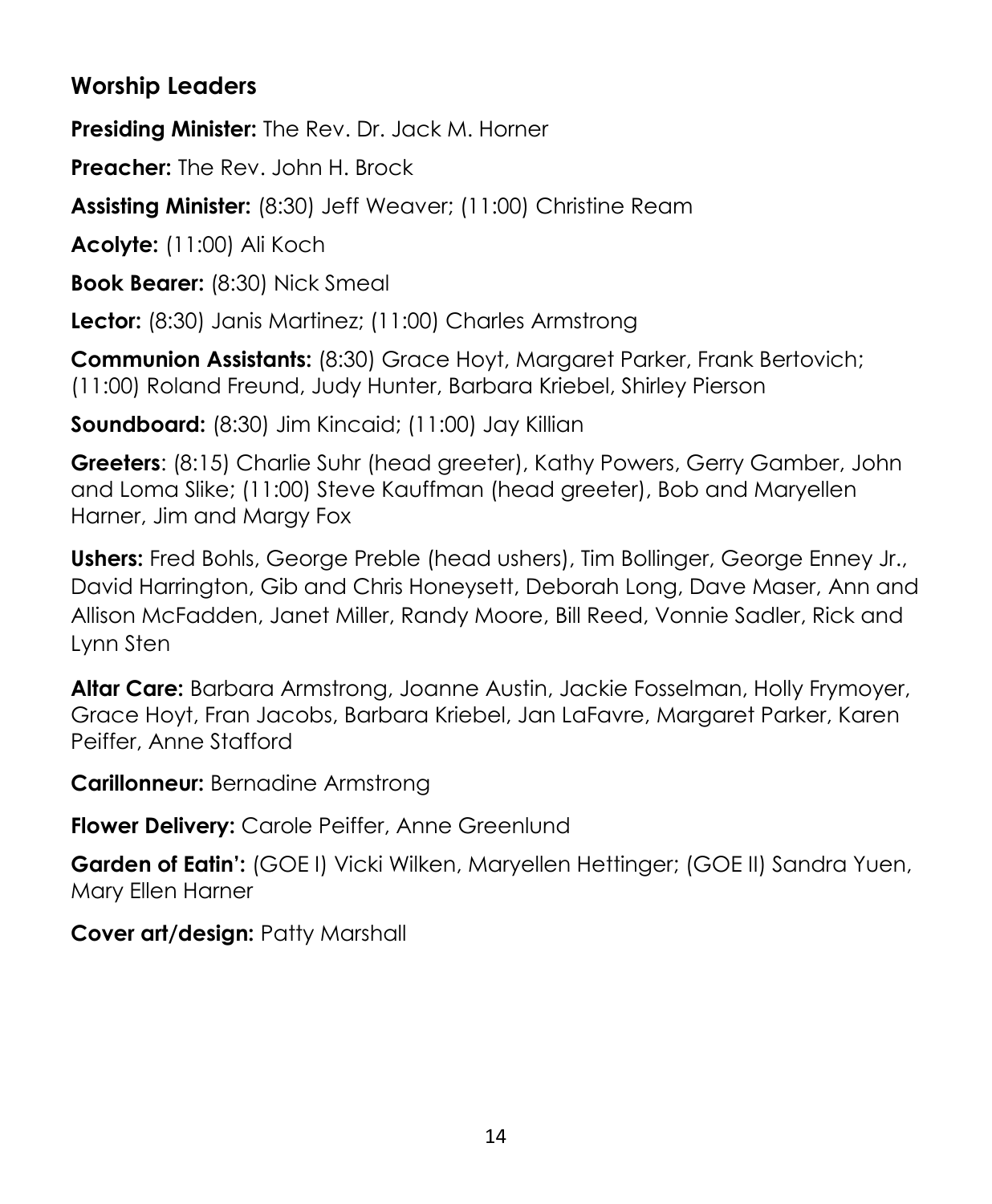

2000 chestnut street camp hill, pa 17011-5409 office: 717.737.8635 fax: 717.730.9297 trinluth@trinitycamphill.org www.trinitycamphill.org

office hours: monday-friday, 9am-4pm

gathering space receptionist hours: sunday-thursday, 6pm-9pm

# **Worship Notes**

**Attendance at our worship services** last week was 776. Copies of last week's sermons are available on the tables in Fellowship Hall, in the narthex, the tract rack in the Gathering Space, and on our website (www.trinitycamphill.org).

**The flowers in the Nave and Fellowship Hall**, the communion elements for all services, and the sanctuary lamp candle, the symbol of God's abiding presence, are presented to the glory of God and in loving memory of Vally Durr, mother, and Raymond Seaman, husband, by Barbara Seaman; Arnie Greenlund by his wife Anne.

**United and empowered to worship, connect, serve.**